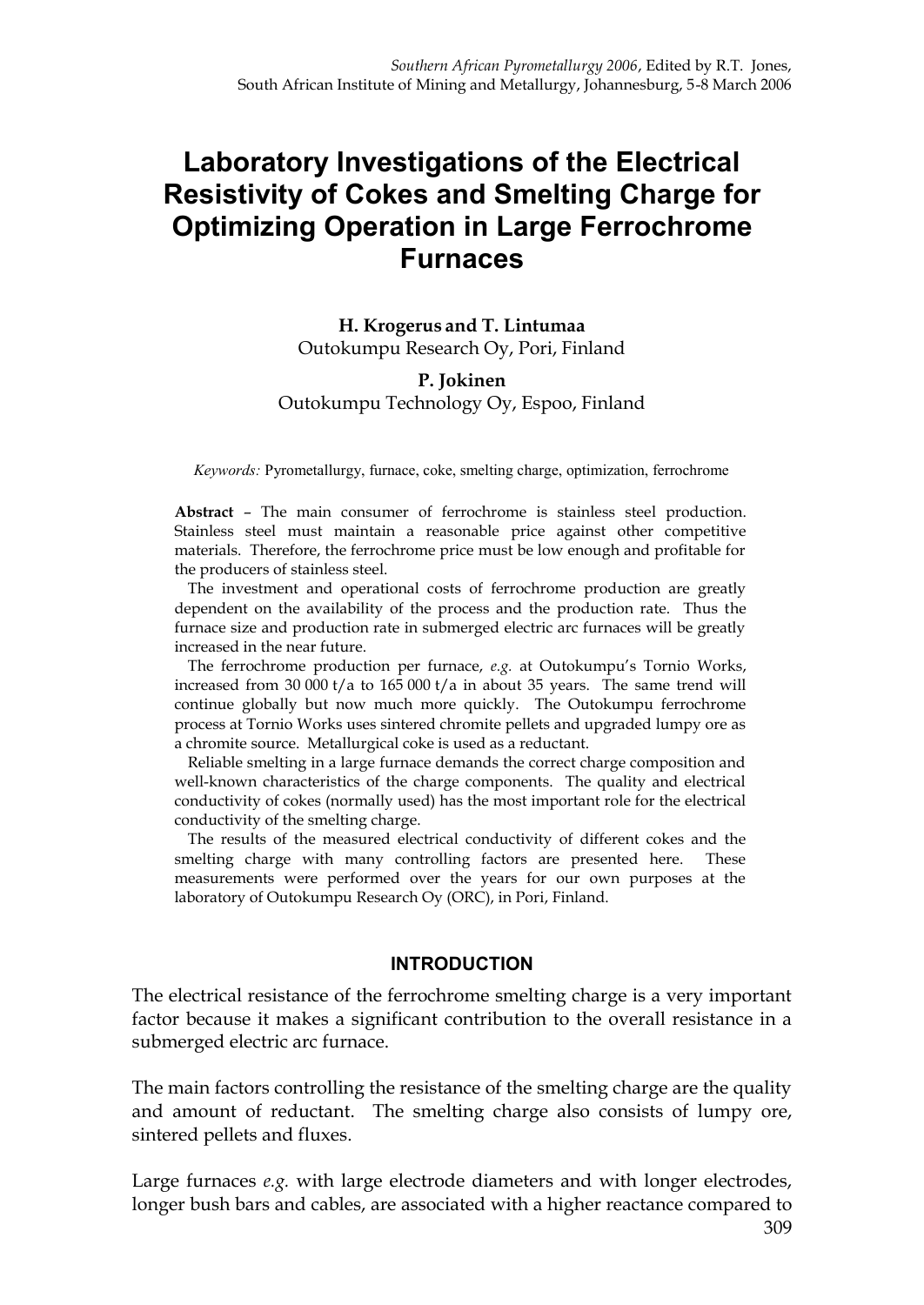small furnaces. Therefore especially large furnaces must be operated at as high furnace resistance as possible, *i.e.* with a high charge resistance for achieving the optimum power.

Therefore, a better knowledge of the influence of the charge composition on its resistance is important for the successful operation and design of a furnace.

The quality of cokes were analysed and the influence of the different factors on the resistance of the charge was measured at ORC.

The test results give the basis for the selection of reductant and show the significance of the various factors affecting the resistance of the charge mainly in solid state.

# **CHARACTERISTICS OF COKES**

The quality of cokes depends on the quality of coal and used coking process. The characterization of cokes was done according to the international standards and our scrutiny laboratory methods.

The selected cokes for investigation were as follows:

- · Metallurgical coke, used at the Tornio Works
- Char coke (SA)
- Gas coke (SA)

## **Chemical analysis of cokes**

The chemical analysis of cokes is presented in Table I.

| Coke               | $\cup$ fix |      |       | Ash  | Vol.1 |       |        | Lπ    |
|--------------------|------------|------|-------|------|-------|-------|--------|-------|
| Metallurgical Coke | 87.9       | 0.32 | 0.031 | 10.2 | 1.6   | 0.007 | 0.022  | 0.004 |
| Char Coke (SA)     | 70.4       | 0.59 | 0.020 | 19.9 | 9.1   | 0.004 | < 0.01 | 0.004 |
| Gas Coke (SA)      | 73.2       | 0.49 | 0.019 | 19.4 | 6.9   | 0.005 | < 0.01 | 0.003 |

**Table I:** Chemical analysis of cokes (all numbers in %)

|                    | SiO <sub>2</sub> | $Al_2O_3$ | Fe2O3 | CaO  | MgC  | Na2O     | $K_2O$ |
|--------------------|------------------|-----------|-------|------|------|----------|--------|
| Metallurgical Coke | 5.4              | 3.1       | 0.61  | 0.23 | 0.10 | $0.08\,$ | 0.11   |
| Char Coke (SA)     | 10.0             | 6.1       | 0.60  | 0.85 | 0.14 | 0.02     | 0.12   |
| Gas Coke (SA)      | 9.6              | 6.2       | 0.54  | 0.70 | 0.25 | $0.04\,$ | 0.09   |

<sup>1</sup> volatile

Metallurgical coke, char coke, and gas coke contained 87.9%, 70.4%, and 73.2%  $C_{fix}$  respectively. Thus the difference in the  $C_{fix}$  content of different cokes was very great, which has a major influence on the amount of coke in the smelting charge.

The ash and volatile contents of char and gas cokes were much higher than that of the metallurgical coke. The zinc, chlorine and fluorine content of the cokes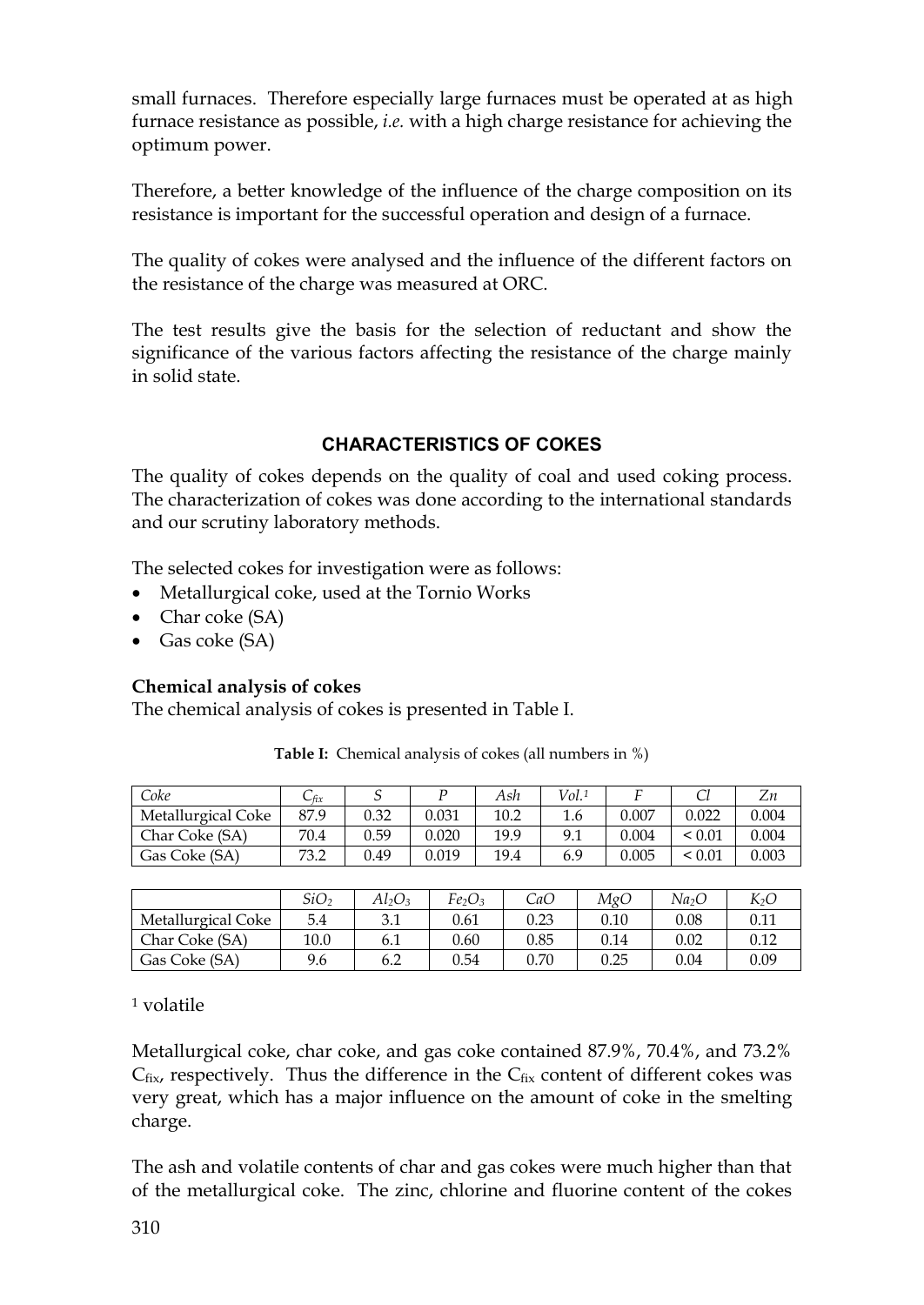were low. The phosphorus content of the metallurgical coke was a little higher than that of the other cokes. The difference in the  $C_{fix}$  content of cokes should be taken into consideration when the amount of harmful components is calculated in the charge.

#### **Grain size of cokes**

The screen analysis of cokes is presented in Table II and graphically in Figure 1.

| Coke sample                     |       | Undersize % |            |      |      |      |      |       |  |
|---------------------------------|-------|-------------|------------|------|------|------|------|-------|--|
|                                 | 40mm  | 30mm        | $25 \; mm$ | 20mm | 16mm | 14mm | 10mm | 6.7mm |  |
| Metallurgical coke <sup>1</sup> | 100.0 | 100.0       | 99.2       | 87.0 | 36.2 | 12.5 | 1.2  | 0.1   |  |
| Char coke, original             | 100.0 | 96.1        | 88.9       | 65.0 | 38.3 | 26.4 | 8.1  | 1.9   |  |
| Char coke, 5-25 mm <sup>2</sup> | 100.0 | 100.0       | 100.0      | 73.1 | 43.1 | 29.6 | 9.1  | 2.2   |  |
| Gas coke, original              | 92.0  | 64.6        | 39.2       | 20.3 | 10.8 | 7.7  | 2.4  | 0.6   |  |
| Gas coke, 5-25 mm <sup>3</sup>  | 100.0 | 100.0       | 99.0       | 76.7 | 53.4 | 39.4 | 17.9 | 6.5   |  |

| Table II: Screen analysis of cokes |
|------------------------------------|
|                                    |

<sup>1</sup> used at the Tornio Works

<sup>2</sup> screened to 5 – 25 mm

<sup>3</sup> crushed and screened to 5 – 25 mm



#### **Grain size of the cokes after sieving away the -5 mm fraction**

**Figure 1:** Screen analysis of cokes

The grain size of the coke samples differed greatly from each other. The grain size of the metallurgical coke was mainly between 10 – 25 mm (98%). The grain size of  $+5$  mm was used in many tests and the average size of  $+5$  mm was about 17 mm.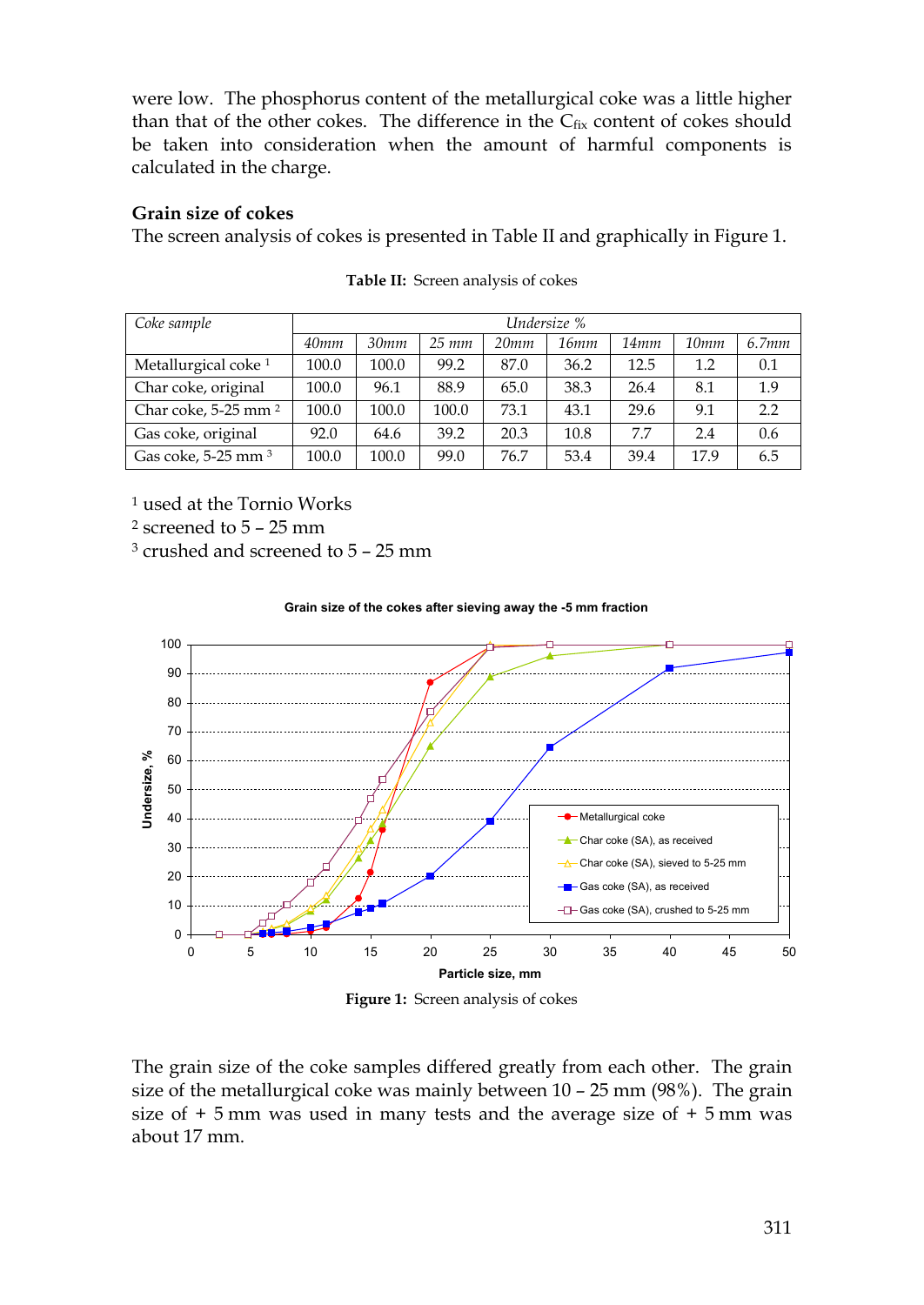Char coke contained about 80% between 10 – 25 mm and about 11% over 25 mm. The grain size of over 5 mm or 5 – 25 mm was used in many tests. The average grain size of over 5 mm was about 18 mm and that of 5 – 25 mm was about 17 mm. The fraction of 5 – 25 mm was prepared by sieving.

The grain size of gas coke was large and it contained about 60% over fraction of 25 mm. In several tests, a grain size of over 5 mm or 5 – 25 mm was used. The average size of over 5 mm was 27 mm and that of fraction 5 – 25 mm was 15.5 mm. The latter fraction was prepared by crushing and screening.

## **Strength of cokes**

## **Compression strength**

The cold compressive strength of cokes was tested with the original cokes using 10 x 10 x 10 mm cubes. The cokes have the layered structure and therefore the strength was measured both perpendicularly and longitudinally to the layers. The strength was calculated in kg per cm<sup>2</sup>.

The results are presented in Table III.

| Coke sample / direction of<br>compression | Metallurgical Coke | Char Coke (SA)     | Gas Coke (SA)      |  |
|-------------------------------------------|--------------------|--------------------|--------------------|--|
|                                           | kg/cm <sup>2</sup> | kg/cm <sup>2</sup> | kg/cm <sup>2</sup> |  |
| Perpendicularly                           | 225                | 280                | 239                |  |
| Longitudinally                            | 184                | 288                | 128                |  |
| Average                                   | 204                | 284                | 183                |  |

**Table III:** Cold compressive strength of cokes

The compression strength in the perpendicular direction to the layers was high enough in all cokes. The compression strength in the longitudinal direction to the layers was weakest in the case of gas coke and highest in the case of char coke.

## **Abrasion resistance**

The abrasion resistance of cokes was measured in a rotary drum, 900 mm in diameter and 460 mm in length, which was equipped with a lifter. The tests were performed with the original grain size, over 5 mm, and with the reduced grain size, 5 – 25 mm. Thus only one test with the metallurgical coke was performed. The amount of coke was 22.5 kg, the drum rotated 26.7 rpm and the rotating time was 7.5 minutes. The whole sample was screened after the test with sieves of 5.0 mm and 0.59 mm. Whole screen analysis of the feed and tumbled coke was done.

The d50% (mean size) was calculated for the original and tumbled samples. The stability of the mean size was calculated, the ratio of the mean size of the original/mean size of the tumbled samples.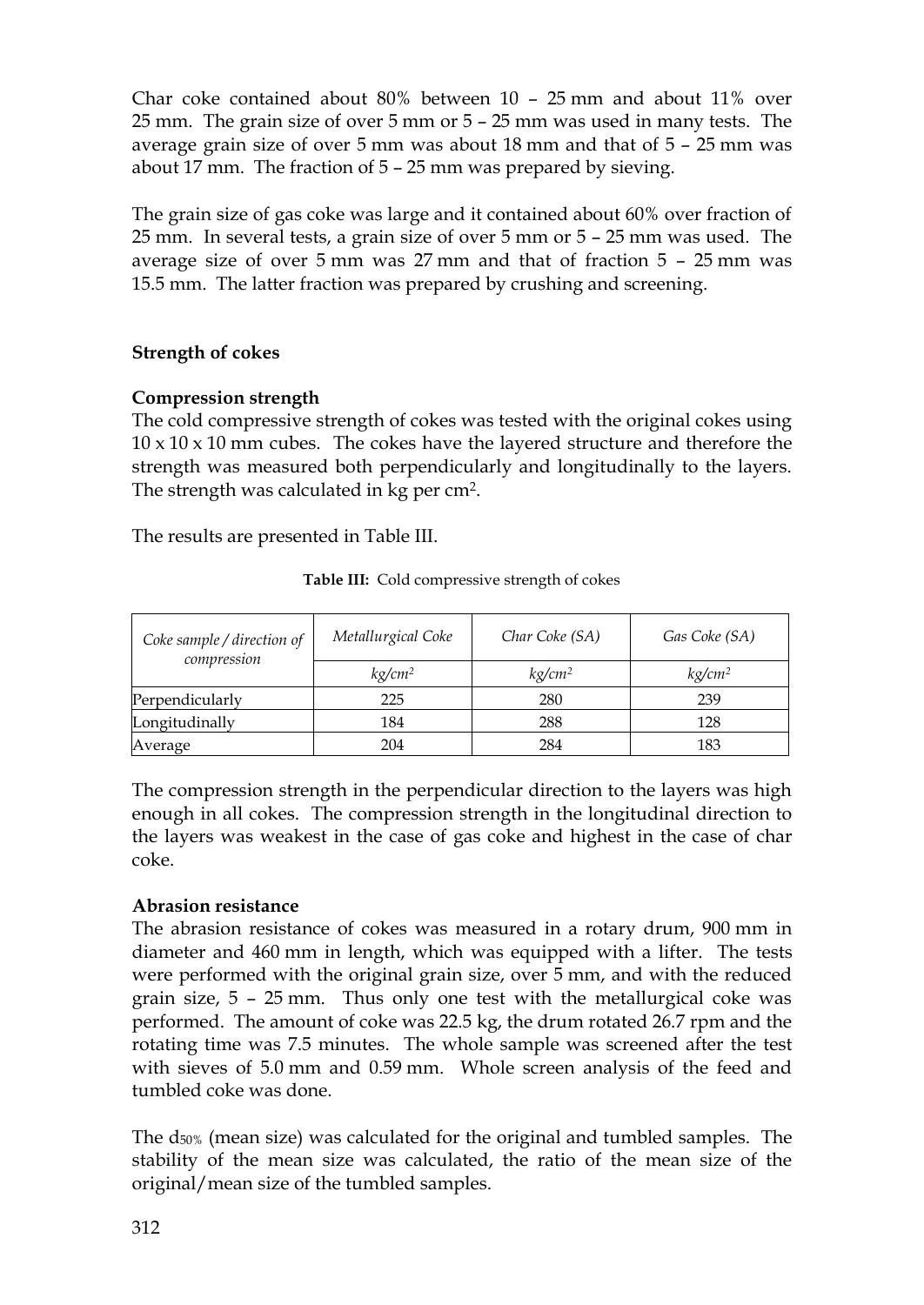|                                                 | Metallurgical<br>coke | Char coke<br>(SA) | Char coke<br>(SA) | Gas coke<br>(SA) | Gas coke<br>(SA) |
|-------------------------------------------------|-----------------------|-------------------|-------------------|------------------|------------------|
| Specific tests                                  | as received           | as received       | $5-25$ mm         | as received      | $5-25$ $mm$      |
| $M_{10}$ (i.e. -10 mm), % <sup>1</sup>          | 4.5                   | 21.6              | 23.1              | 17.6             | 27.1             |
| Tumbled coke, -5 mm, %                          | 3.4                   | 7.2               | 6.7               | 11.6             | 8.3              |
| Tumbled coke, -0.59 mm, %                       | 3.1                   | 3.7               | 3.4               | 6.6              | 4.0              |
| $d_{50\%}$ before Tumbler test, mm <sup>2</sup> | 17.09                 | 17.75             | 16.92             | 27.12            | 15.48            |
| $d_{50\%}$ after Tumbler test, mm <sup>2</sup>  | 16.47                 | 15.16             | 14.33             | 22.18            | 14.24            |
| Tumbler stability for the mean size, %          | 96.4                  | 85.4              | 84.7              | 81.8             | 92.0             |

**Table IV:** Abrasion resistance of cokes

<sup>1</sup> Micum index, % below 10 mm

 $2 d_{50\%}$  = mean grain size below 50 %

The Tumbler strength of the metallurgical coke was the best and that of the original gas coke (as received) was worst. The crushing and screening of gas coke to the grain size of 5 – 25 mm resulted in much better results compared to the original grain size. The char coke was only screened and thus the difference in the Tumbler values was very small.

The Tumbler stability for the mean size was good and high with the metallurgical coke but low with the char coke in both cases. The crushing and screening of the gas coke improved the stability value compared with the original case.

## **Relative density, bulk density and porosity of cokes**

## **True relative density of coke**

The coke sample was crushed below  $75 \mu m$  and dried for 1 hour at  $105^{\circ}$ C. The determination was carried out in pycnometer bottles, in ethanol.

#### **The apparent relative density of coke**

This was measured according to ASTM D 167-93. The coke sample is immersed in water for 15 minutes to fill all large pores with water. The apparent relative density was calculated according to the following formula:

Apparent relative density:

$$
\frac{A}{B + (C - A)}\tag{1}
$$

 $A$  = mass of dry coke  $B$  = mass of water display by wet coke  $C$  = mass of wet coke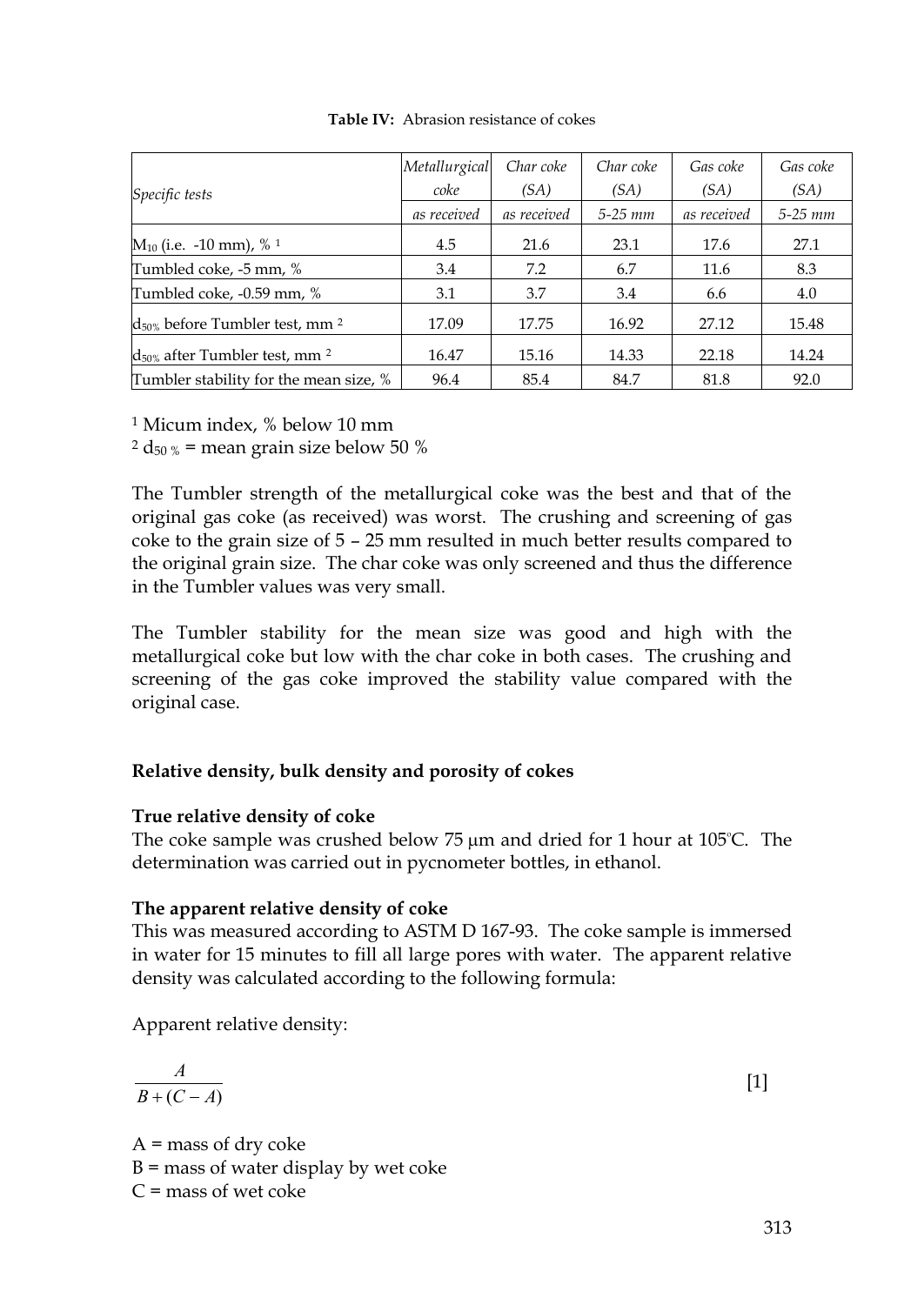#### **Bulk density of coke**

A mass of coke of 2.7 litres was weighed (loose bulk density). The bulk density was measured in coarse and fine grain size.

## **Porosity of coke (ASTM D 167-93)**

The porosity is calculated from the apparent and true gravities of the coke as follows:

Total Proosity = 
$$
100 - \frac{100x(\text{apparent specific gravity})}{\text{true specific gravity}}
$$
 [2]

$$
Apparent \, \text{Porosity} = \frac{Wi - W}{W} \, \% \tag{3}
$$

where  $W$  = weight of dry coke,  $W_i$  = weight of wet coke.

The results are presented in Table V.

#### **Table V:** Specific gravities, bulk densities and porosities of cokes

| Measurement                              | Metallurgical<br>Coke | Char Coke | Gas Coke |
|------------------------------------------|-----------------------|-----------|----------|
|                                          |                       | (SA)      | (SA)     |
| Apparent relative density, $g/cm31$      | 0.939                 | 0.970     | 0.998    |
| True relative density, ethanol, $g/cm^3$ | 1.971                 | 1.873     | 1.830    |
| Bulk density, size 5.0-25.0 mm, $g/cm^3$ | 0.497                 | 0.577     | 0.573    |
| Bulk density, size 2.36-5.0 mm, $g/cm^3$ | 0.483                 | 0.541     | 0.594    |
| Open porosity, %                         | 13.8                  | 14.0      | 15.7     |
| Total porosity, 'ethanol', %             | 52.4                  | 48.2      | 45.5     |

<sup>1</sup> ASTM D 167 – 93

The specific gravities of the cokes were quite similar. The bulk density of cokes was higher in the fine grain size compared to the coarse grain size. The bulk densities of char and gas cokes were higher than that of the metallurgical coke.

The total porosity of the metallurgical coke was larger than that of the other grades.

## **Reactivity of cokes**

The reactivity of cokes was determined with the thermo-balance method. The test parameters were as follows:

Coke amount: 0.775 g Grain size: 1.00-2.36 mm Heating rate: 10ºC/min to 1050ºC Retention time: at least 60 min at 1050ºC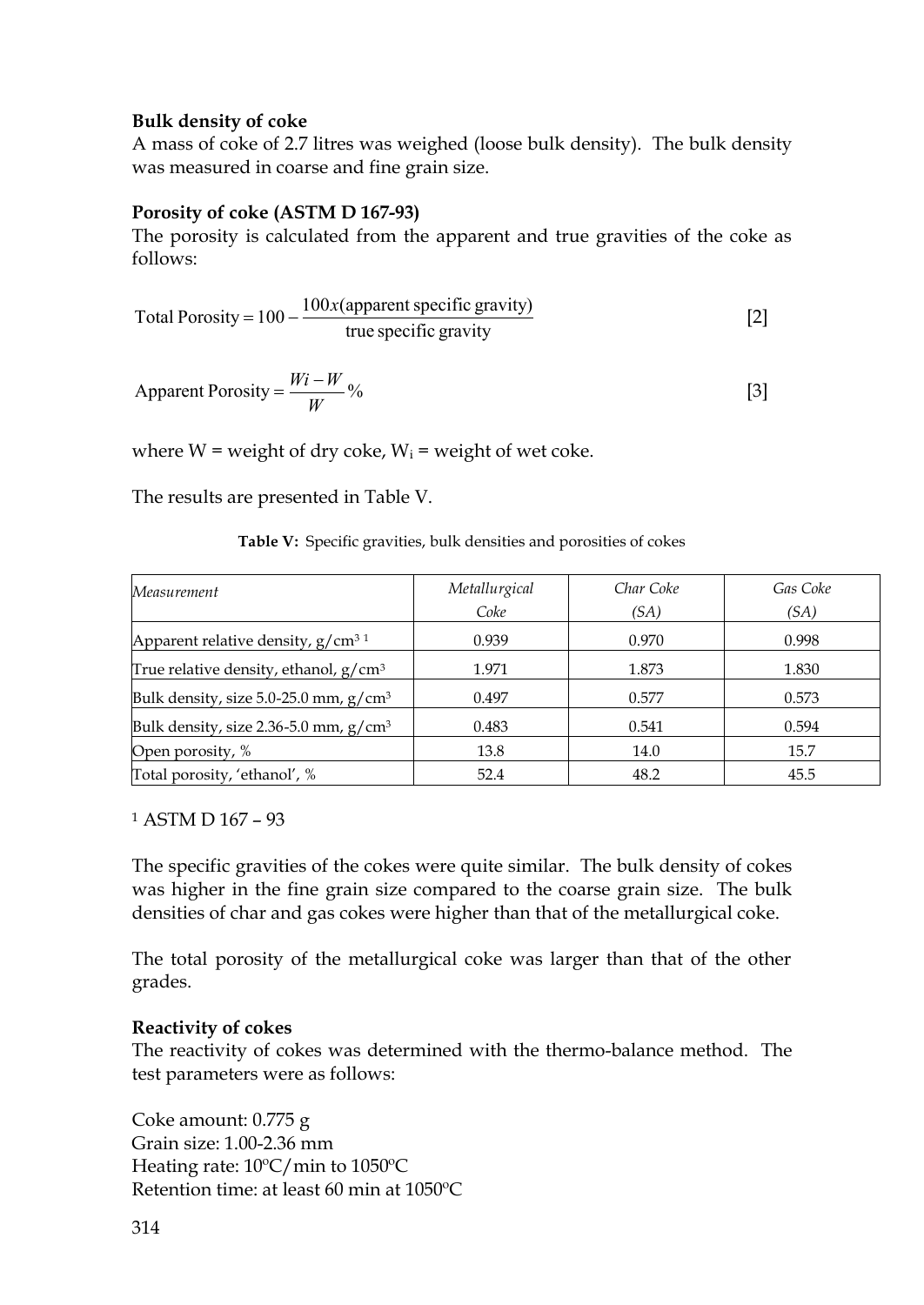Gas:  $99.9\%$  Ar during heating and  $99.7\%$  CO<sub>2</sub> during retention time, 100 ml/min Heating crucible: Diameter 15.5 mm

The balance records the weight loss of a sample as coke reacts with  $CO<sub>2</sub>$ according to the reaction:  $C + CO_2 \rightarrow CO$ . The reactivity was calculated from the weights at 8 min and at 33 min. The reactivity was expressed as a production rate of  $CO$  (cm<sup>3</sup>) per unit weight of coke (g) and per unit time (sec).

The results are presented in Table VI.

| Coke               | Reactivity                     |
|--------------------|--------------------------------|
|                    | $cm^3$ CO / (sec* $g_{coke}$ ) |
| Metallurgical coke | 0.087                          |
| Char coke (SA)     | 0.464                          |
| Gas coke (SA)      | 0.531                          |

**Table VI:** Reactivity of cokes

The reactivity of cokes depends on the degree of coking, the rheological characteristics of coal and the composition of coke ash. These factors have an affect on the isotropic and anisotropic characteristics of cokes. The higher the proportion of anisotropic area, the lower is the reactivity of coke.

The crystallite sizes of cokes were determined according to the standard ASTM D 5187-91/46, which is based on X-ray diffraction measurement and a special calculation method. The crystallite size has a great effect on the reactivity of coke.

The reactivity of the cokes differed greatly. The reactivity of the metallurgical coke was much lower than that of the char and gas cokes. The crystallite size of the metallurgical coke was far larger than that of the char and gas cokes, which explained its low reactivity compared to the other cokes.

## **SPECIFIC ELECTRICAL CONDUCTIVITY OF COKES AND SMELTING CHARGE**

#### **Measuring system**

The specific electrical conductivity of cokes and the smelting charge was measured using the following method as a function of temperature. The schematic arrangement of the measuring system is described in Figure 2.

The equipment consisted of a graphite crucible with an internal diameter of 170 mm. The crucible was filled with the material to be measured to 120 mm in height. The surface of the material as well as the outer surface of the graphite crucible was flushed with nitrogen gas to protect them against oxidation by air. The electrical resistance of the crucible itself was measured before each test.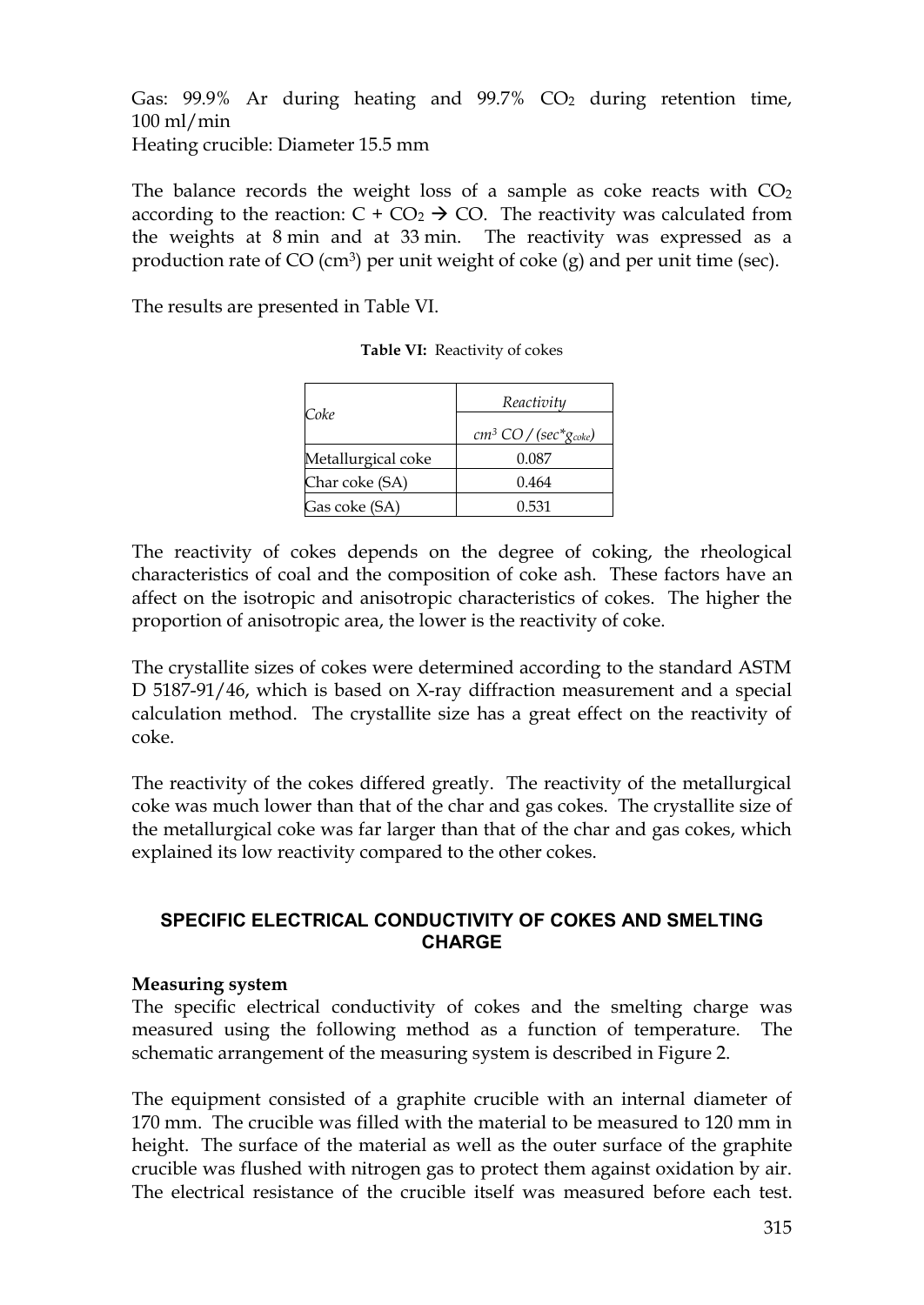The batch was heated at  $800^{\circ}$ C/h from 25 $^{\circ}$ C to 1600 $^{\circ}$ C and the electrical resistance was measured at intervals of 100ºC (intervals of 50ºC at temperatures between 1300 – 1600ºC). After the measurements the batch was cooled in the crucible in nitrogen gas.

Electrical conductivity was calculated according to the following formula:

$$
G = \frac{1}{(R - Ro)}\tag{4}
$$

G = electrical conductivity (Siemens)

R = measured electrical resistance,  $(\Omega)$ 

 $R_0$  = electrical resistance of the equipment,  $(\Omega)$ 



**Figure 2:** Arrangement for measuring of electrical resistance (maximum particle size, 25 – 30mm)

## **Electrical conductivity of cokes**

The electrical conductivity of cokes and their mixture (50% / 50%) was measured in two different grain sizes: 5.0 – 25 mm, and 2.36 – 5.0 mm.

The results are presented in Figures 3 – 5.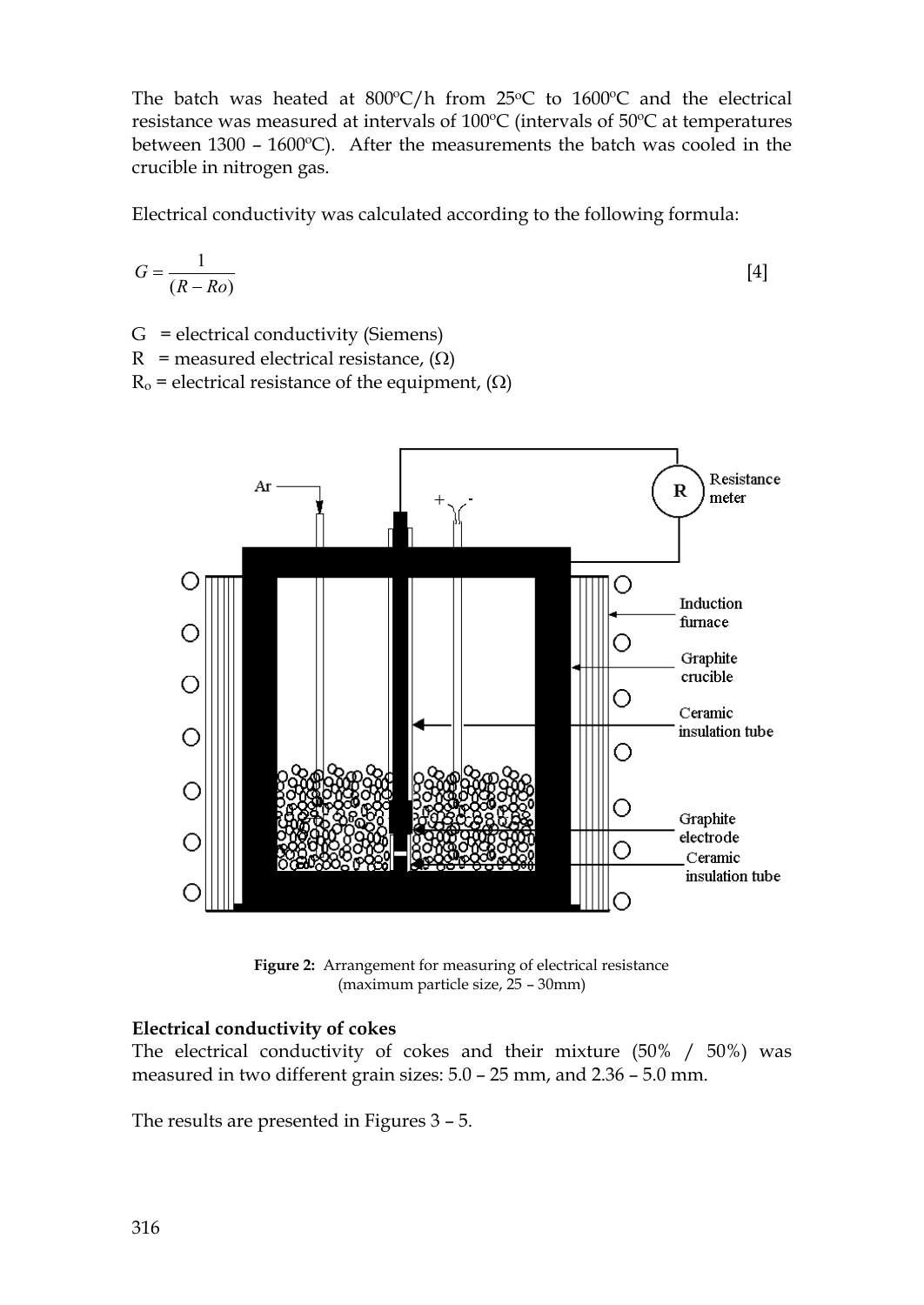

**Figure 3:** Electrical conductivity of cokes. Grain size: 5 – 25mm

The electrical conductivity,  $1/\Omega$ , of metallurgical coke was within the typical range of cokes measured earlier at ORC. This coke is used successfully in the ferrochrome smelting furnace. The electrical conductivity of the metallurgical coke increased almost linearly at the lower temperature to 1000ºC and then decreased to 1350ºC and again started to increase.

The electrical conductivity of char and gas cokes was much lower than that of metallurgical coke.

The electrical conductivity of char and gas cokes increased very regularly along with the temperature. The maximum value, of about  $6.1/\Omega$ , was achieved at 1600ºC in both cases but the corresponding value of metallurgical coke was about  $14.1/\Omega$ .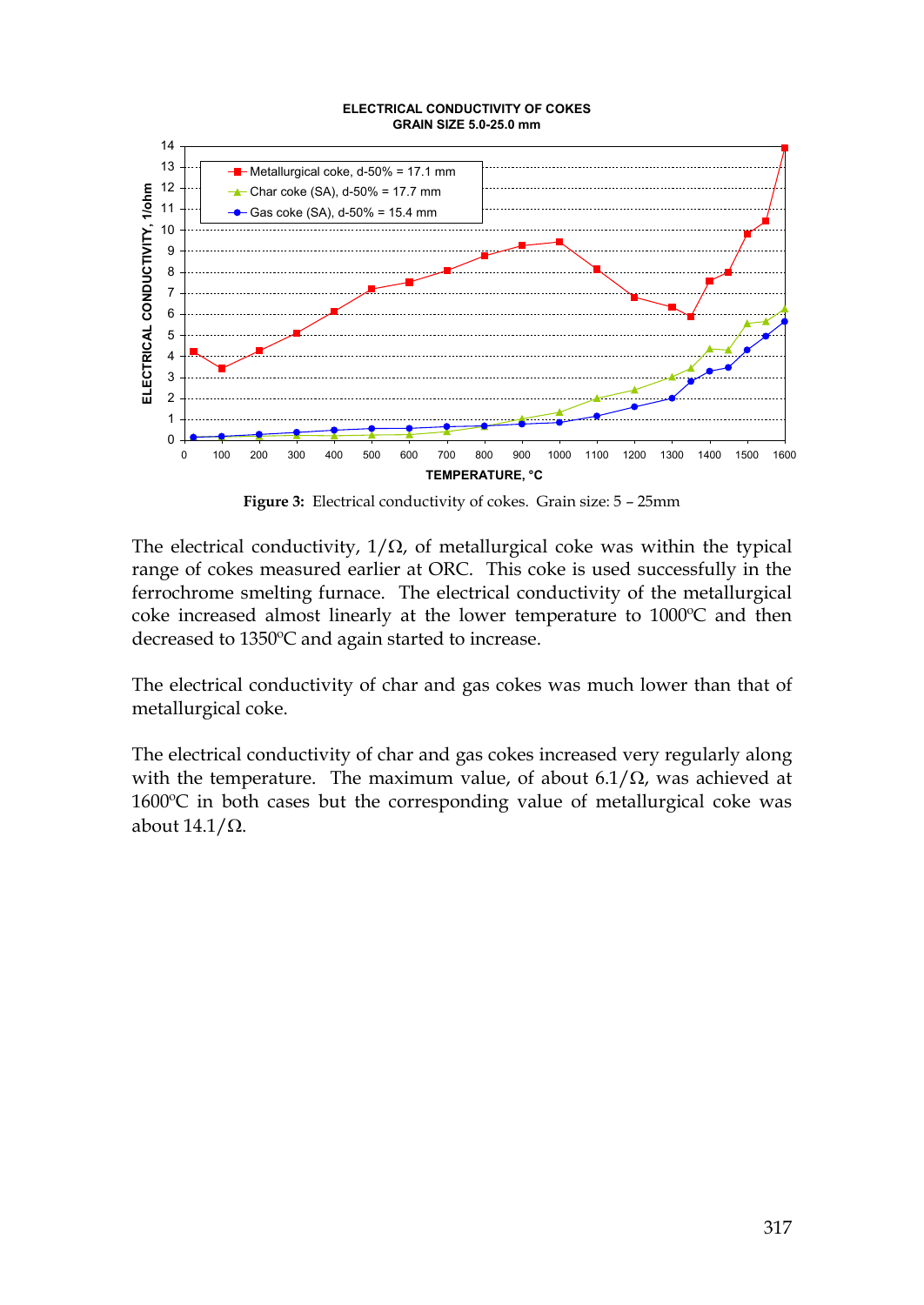

**Figure 4:** Electrical conductivity of cokes. Grain size: 2.36 – 5.0 mm

The electrical conductivity of cokes was much lower in smaller grain size compared to the larger grain size in the previous figure. The difference in the conductivity of metallurgical coke and char both gas cokes remained.



**Figure 5:** Electrical conductivity of cokes and the mixture of metallurgical coke and char cokes. Grain size; 5 – 25 mm. (mixture: 50 %metallurgical coke and 50 %char coke). Measured and calculated values.

The use of char coke in the mixture of metallurgical coke and char coke strongly decreased the electrical conductivity of the mixture compared to the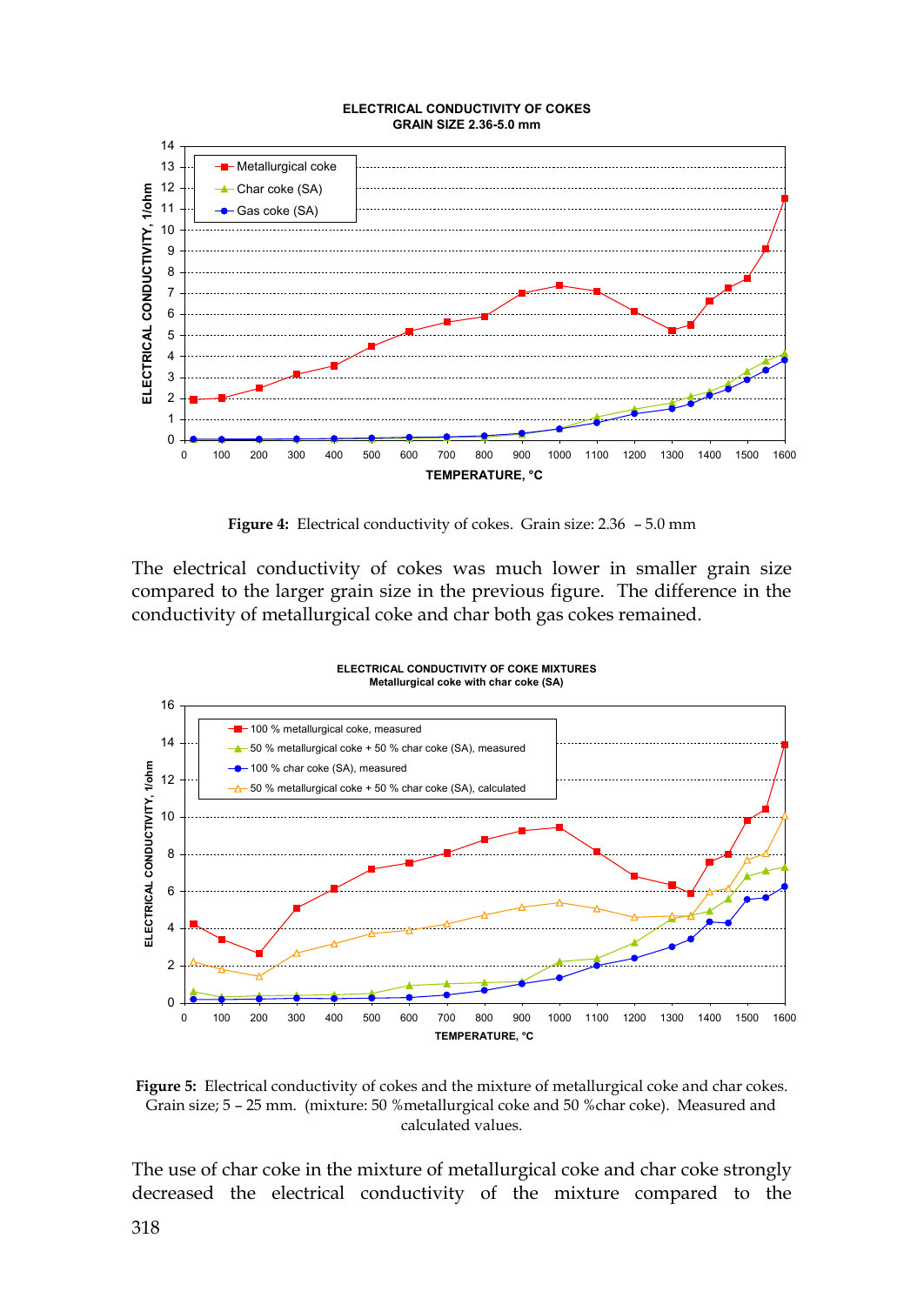metallurgical coke. The measured electrical conductivity of the mixture gave the real values compared to the directly calculated values.

It can be assumed that even a small addition of char coke decreases the electrical conductivity of the coke mixture.

#### **Electrical conductivity of the smelting charge**

#### **Test materials**

Test materials were as follows:

- · Process sintered pellets, Outokumpu, Tornio plant
- · Sintered pellets from the batch sintering tests (concentrate from SA)
- · Lumpy ore, Outokumpu, Kemi
- · Quartzite, Finnish grade
- · Calcite, Finnish grade
- Metallurgical coke
- Char coke

The chemical analyses of the test materials are presented in Tables VII - IX. The chemical analyses and other specific figures of the sintered pellets and lumpy ore are presented in Tables VII and VIII.

| Chromite                 | $Cr_2O_3$ | $Fe_{tot}$ | $Fe2+$ | $C_{tot}$ | $S_{tot}$ | L.O.I. | $Fe^{2+}/Fe_{tot}$ | Cr/Fe |
|--------------------------|-----------|------------|--------|-----------|-----------|--------|--------------------|-------|
| Tornio, process pellets  | 42.2      | 20.6       |        | 0.45      | 0.03      |        | 0.342              | 1.40  |
| Batch sintered pellets 1 | 41.7      | 21.7       | 4.6    | 0.11      | 0.01      | 0.4    | 0.214              | 1.31  |

Kemi lumpy ore 30.2 10.9 9.3 0.75 0.02 5.1 0.855 1.89

**Table VII:** Chemical analyses of sintered pellets and lumpy ore

|                                     | SiO <sub>2</sub> | $Al_2O_3$ | MgO  | CaO |
|-------------------------------------|------------------|-----------|------|-----|
| Tornio, process pellets             | 3.7              | 12.6      | 9.5  | 0.5 |
| Batch sintered pellets <sup>1</sup> | 2.6              | 14.7      | 9.0  | 0.2 |
| Kemi lumpy ore                      | 18.0             | 10.7      | 18.6 | 1.5 |

<sup>1</sup> produced in the batch sintering test in the pilot scale at ORC (South African chromite)

The process pellets and upgraded Kemi lumpy ore are used in the ferrochrome process at the Tornio works.

The size of pellets was 8 – 16 mm and that of lumpy ore was 10 – 25 mm.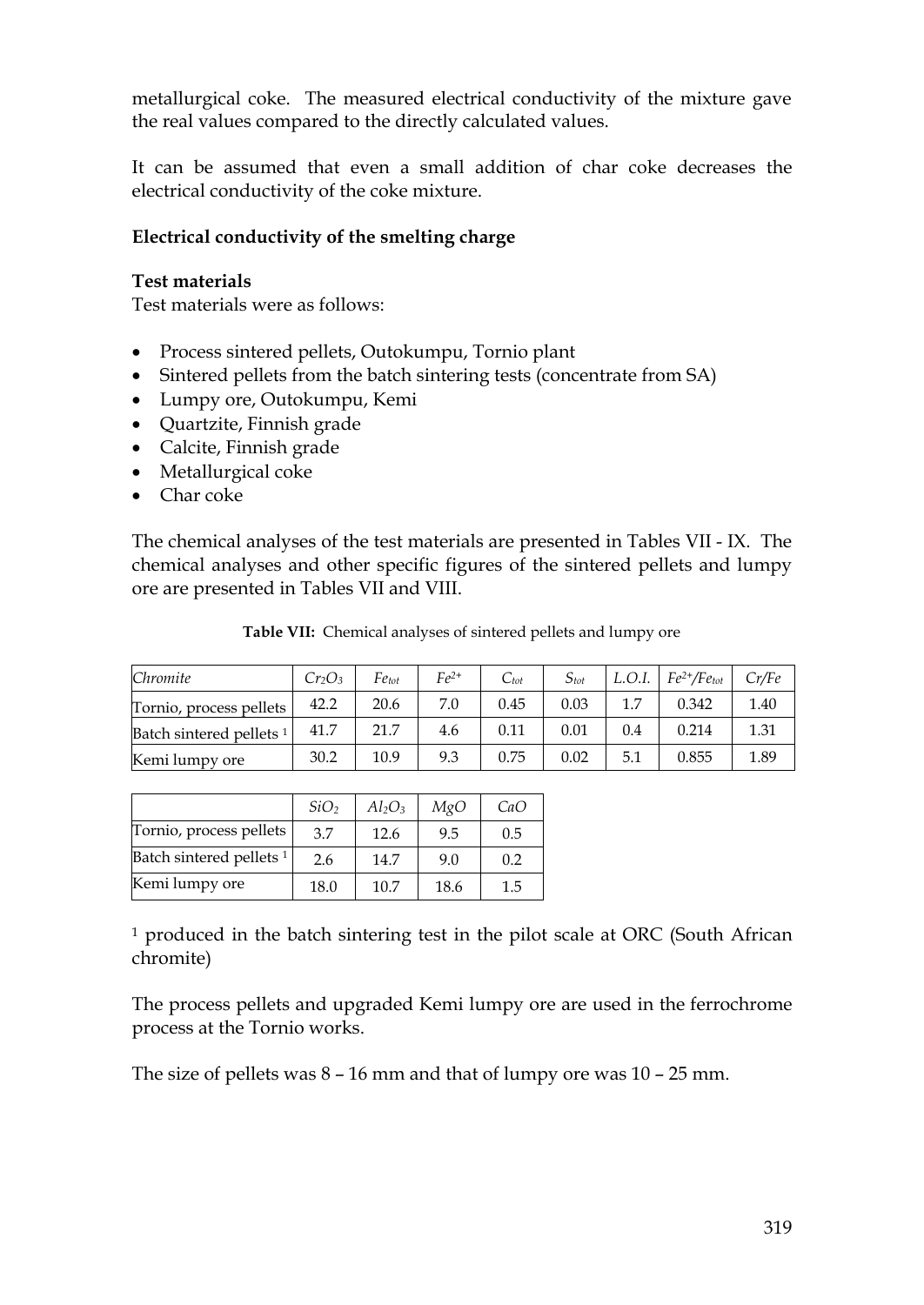#### **Table VIII:** Specific characteristics of the sintered pellets

| Specific values                                   | Tornio, process pellets | Batch pellets (SA) |
|---------------------------------------------------|-------------------------|--------------------|
| Compressive strength, kg/pellet                   | 186                     | 230                |
| Modified Tumbler, % - 0.59 mm                     | 8.7                     | 7.6                |
| Hot loading temperature $°C$ , T -5% <sup>1</sup> | 1433                    | 1423               |
| Total porosity, %                                 | 271                     | 27.3               |

<sup>1</sup> compression of 5% from pellet height under load of 0.2 N/mm<sup>2</sup> per cross section area of pellet

| Material | CaO  | MgO  | SiO <sub>2</sub> | $Al_2O_3$ | $C_{tot}$ | $5_{tot}$ | L.O.I. |
|----------|------|------|------------------|-----------|-----------|-----------|--------|
|          | %    | %    | %                | %         | %         | %         | %      |
| Calcite  | 54.7 | 0.67 | 0.35             | 0.05      | 11.6      | 0.01      | 43.5   |
| Quartz   | n.a. | n.a. | 98.0             | 1.10      | n.a.      | n.a.      | n.a.   |

**Table IX:** Chemical analyses of calcite and quartzite

The quartzite and calcite were in size of 10 – 20 mm.

**Table X:** Chemical analyses of cokes and coke mixture

| Cokes                     | $\mathsf{L}_{\textit{fix}}$ | J    | P     | Ash  | Vol. | SiO <sub>2</sub> |     | $Al_2O_3$ $Fe_2O_3$ | CaO  | MgO  |
|---------------------------|-----------------------------|------|-------|------|------|------------------|-----|---------------------|------|------|
|                           | $\%$                        | %    | %     | %    | %    | %                | %   | %                   | %    | %    |
| Metallurgical coke        | 87.9                        | 0.32 | 0.031 | 10.2 | 1.6  | 5.4              | 3.1 | 0.61                | 0.23 | 0.10 |
| Char coke (SA)            | 70.4                        | 0.59 | 0.020 | 19.9 | 9.1  | 10.0             | 6.1 | 0.60                | 0.85 | 0.14 |
| Mixture (1:1), calculated | 79.2                        | 0.46 | 0.025 | 15.1 | 5.4  | 7.7              | 4.6 | 0.61                | 0.54 | 0.12 |

Cokes were 5 – 25 mm, 2.38 – 5.0 mm and 10 – 14 mm in size.

## **Test procedure**

The smelting charge was calculated according to the following simplifications:

- · The basic charge contains pellets, coke (metallurgical and char coke) and quartzite
- Si in ferrochrome: 3% (base case) or 6% (effect of coke amount)
- · Slag basicity: with or without calcite
- Ratio of slag/metal: normal
- · Lumpy ore: 0% or 30% of total chromite amount
- Slag melting point; 1700°C but higher without quartzite
- · Recovery of chromium and iron to ferrochrome were 87% and 92% respectively when the silicon content was 3%; the corresponding values were 89% and 94% when the silicon content was 6%.

The charge components were weighed and mixed together with the target volume of 2.7 litres. The charge was poured into the graphite crucible and the crucible was closed with a graphite lid. The crucible was tapped against the table a few times until the electrical resistance of the charge was almost constant.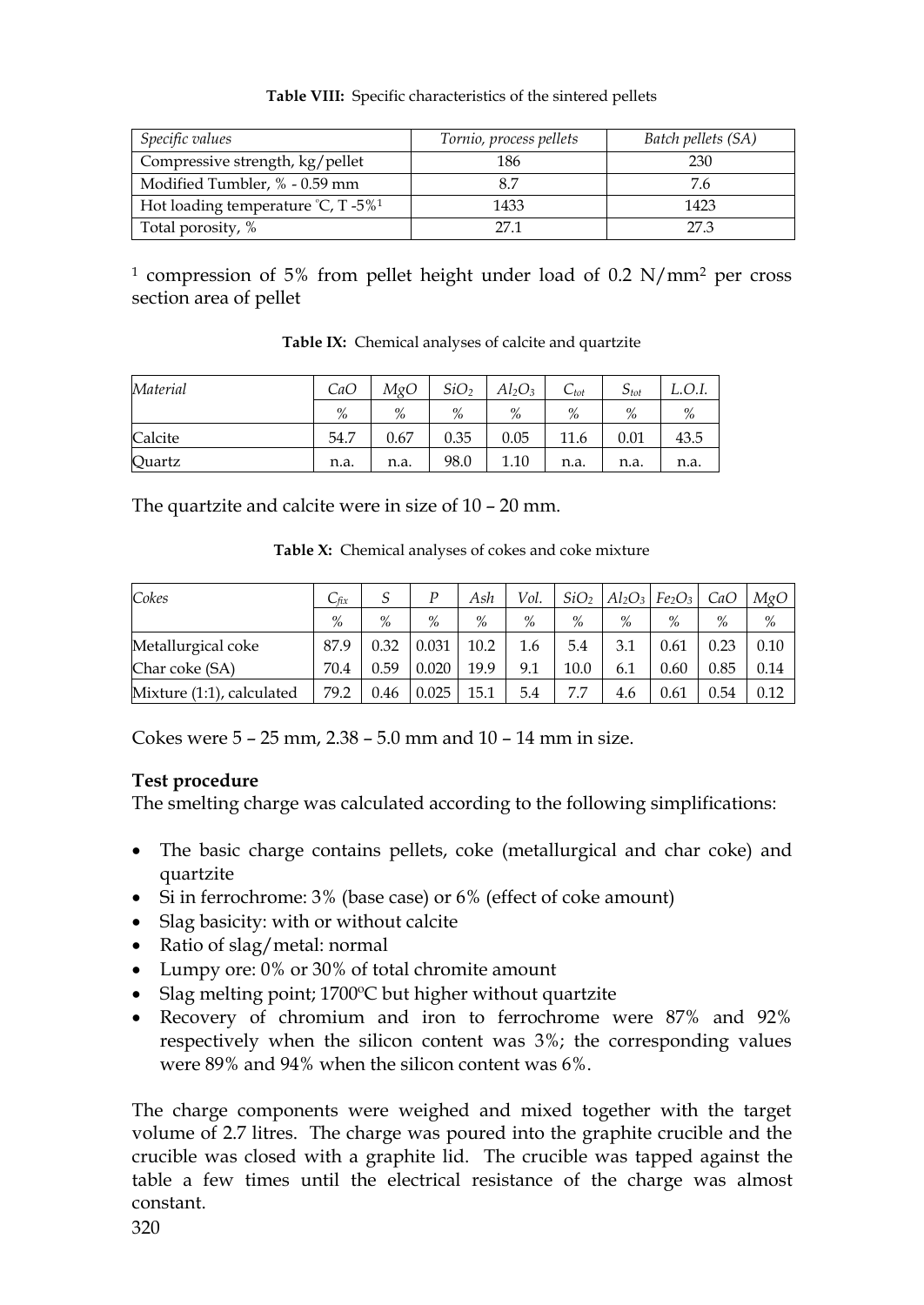The surface of the material as well as the outer surface of the crucible was flushed with nitrogen gas to protect them against air oxidation.

The charge was heated to 1600ºC in 120 minutes. The electrical resistance of the charge was measured at intervals of 100ºC to 1300ºC and then at intervals of 50ºC to 1600ºC. The crucible was cooled in nitrogen gas.

## **Effect of coke quality**

The charge consisted of sintered South African pellets from the pilot plant tests or Tornio pellets, metallurgical coke and char coke both quartzite. The melting point of slag was assumed to be 1700ºC and the silicon content in ferrochrome 3%.

The electrical conductivity of two qualities of sintered pellets as a reference is presented in Figure 6.

The results of the effect of the different cokes are presented in Figures 7 - 9.



**Figure 6:** Electrical conductivity of the Tornio sintered pellets and the batch sintered pellets

The electrical conductivity of the two qualities of the sintered pellets was quite similar to each other. The conductivity values of the pellets were significantly lower than those of the cokes.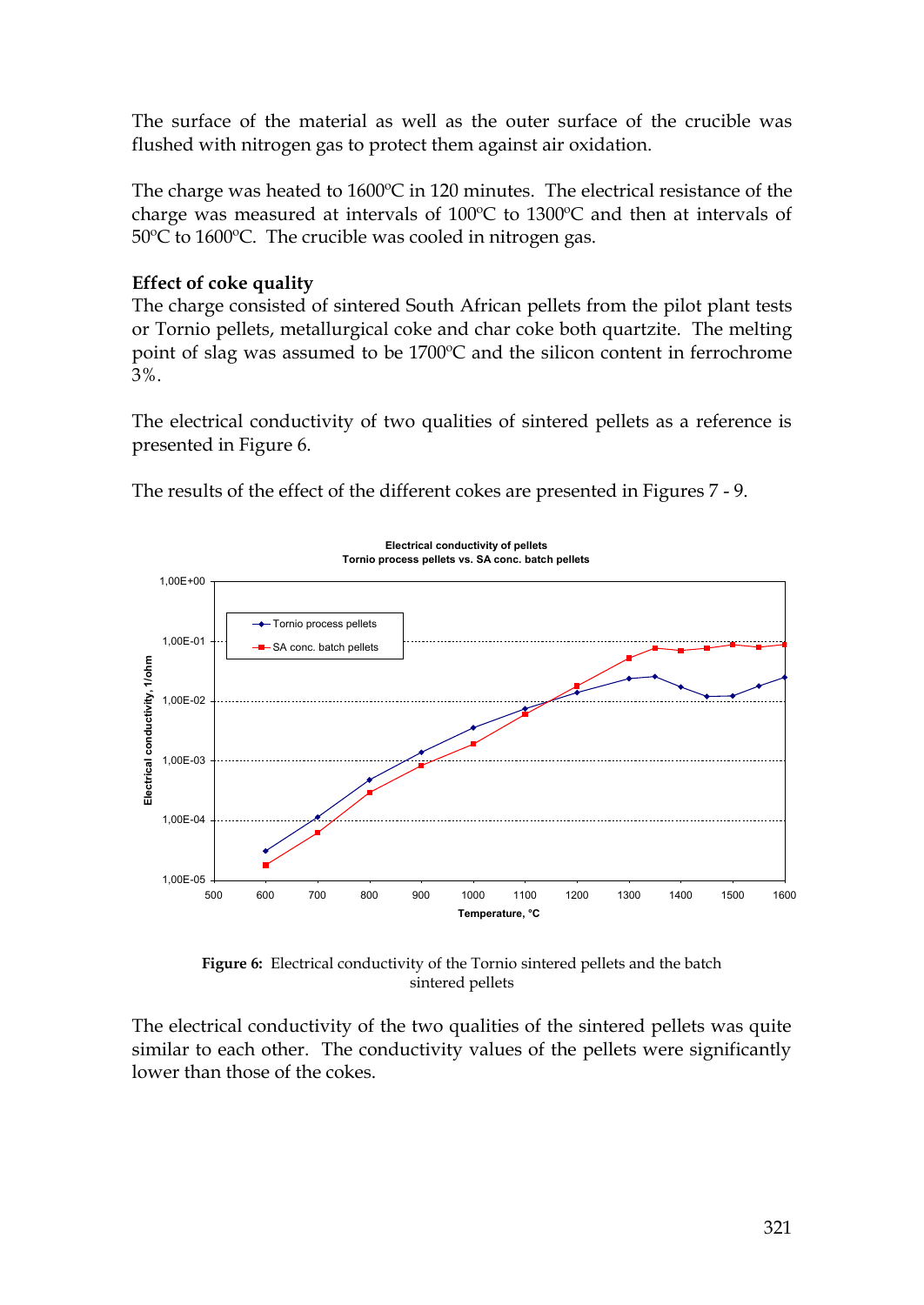

Figure 7: Effect of coke quality on the electrical conductivity of the smelting charge. Batch sintered pellets and quartzite

The electrical conductivity of the charge was much lower when char coke was used compared to the values achieved with metallurgical coke. The difference was quite clear. The peak reached with the metallurgical coke was at about 1100ºC. Then the conductivity decreased due to the transitions of the structure in both pellets and coke.



**Figure 8:** Electrical conductivity of the smelting charge. Metallurgical coke. Tornio and batch pellets

The electrical conductivity of the smelting charge with the different sintered pellets was quite similar when the same metallurgical coke was used.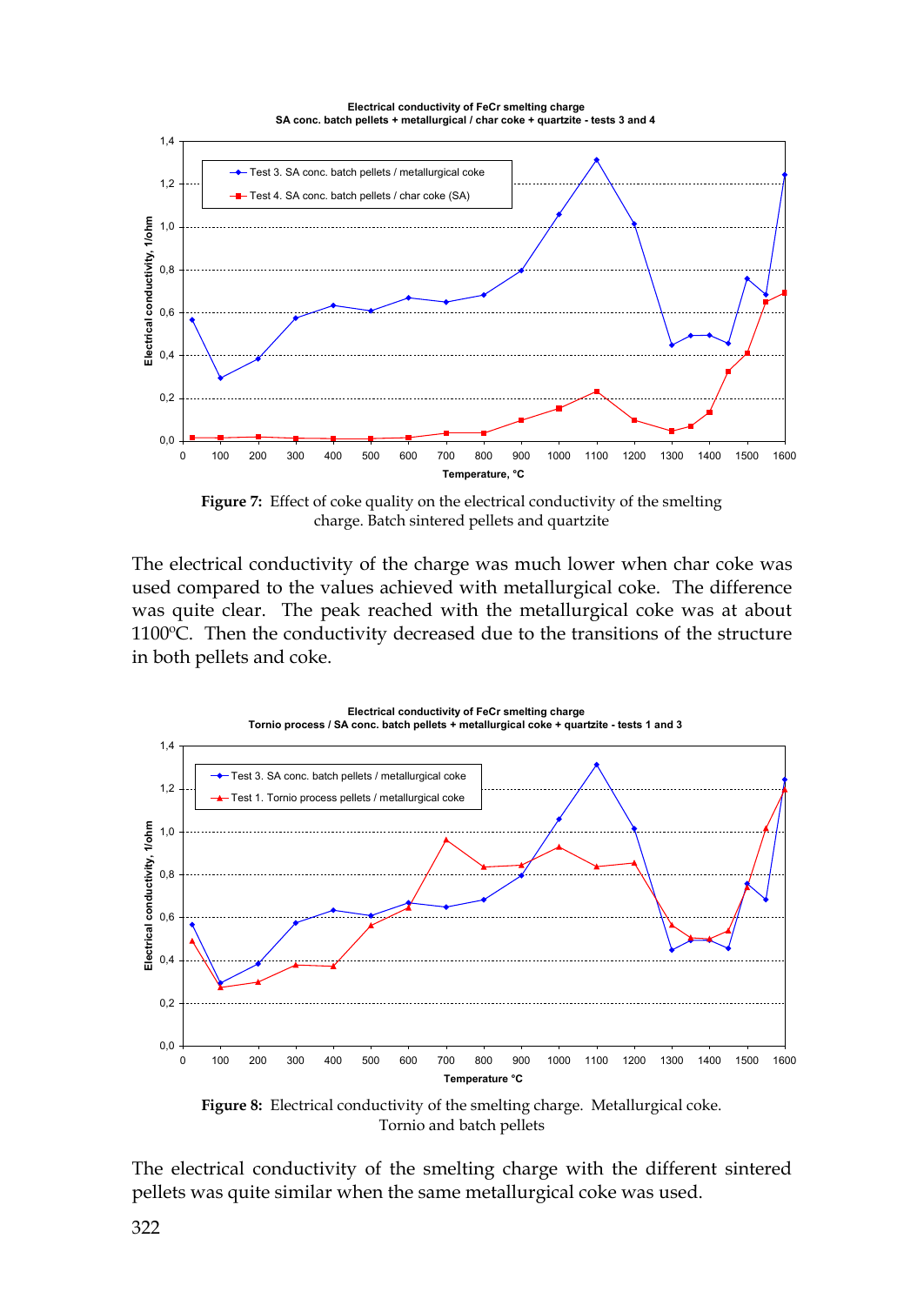

**Figure 9:** Electrical conductivity of the smelting charge. Char coke. Tornio and batch pellets.

The electrical conductivity of the smelting charge with the different sintered pellets was quite similar to each other when the same char coke was used. The electrical conductivity values of these measurements were much lower than those with the metallurgical coke. Thus the effect of char coke on the electrical conductivity of the smelting charge was significant.

#### **Effect of coke size**

The results of the effect of the coke sizes are presented in Figure 10.



**Figure 10:** Effect of coke size, 10 – 14 mm and 5 – 25 mm. Metallurgical coke. Batch sintered pellets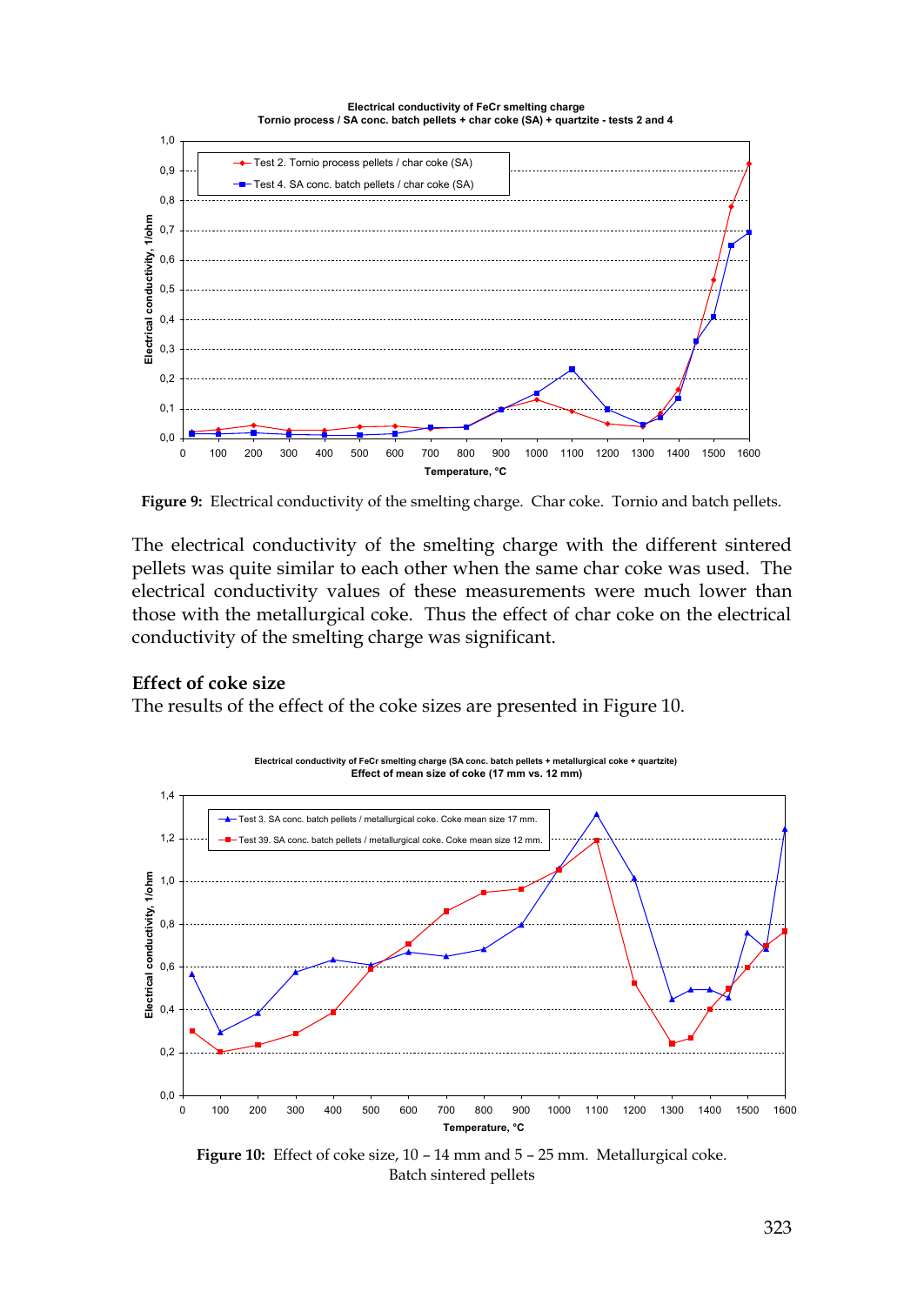The electrical conductivity of the smelting charge was little less conductive with a coke size of 10 – 14 mm than with the normally used size of 5 – 25 mm.

The conductivity was also measured with a coke size of 2.38 – 5.0 but the conductivity values were significantly higher. Thus a small coke size must be avoided in the smelting charge.

## **Effect of coke mixture**

The measured conductivity values of the smelting charge with cokes and their mixture are presented in Figure 11.



**Figure 11:** Cokes and mixture of metallurgical coke and char coke (1:1). Batch sintered pellets

The electrical conductivity of the smelting charge with the mixture of metallurgical and char coke closely followed the values with the char coke up to 600ºC. The conductivity values of the mixture followed the values of the char coke very closely over 1200ºC. All conductivity values were quite close to each other when the temperature was over 1300ºC.

## **Effect of coke amount, silicon content of ferrochrome 3 or 6%**

The silicon content in ferrochrome was increased from 3 to 6% by keeping the melting point of slag at 1700ºC, *i.e.* increasing an amount of quartzite. The amount of coke increased in the case of metallurgical coke from 38.7 volume % to 40.2 volume %, which was small.

The conductivity values are presented in Figure 12.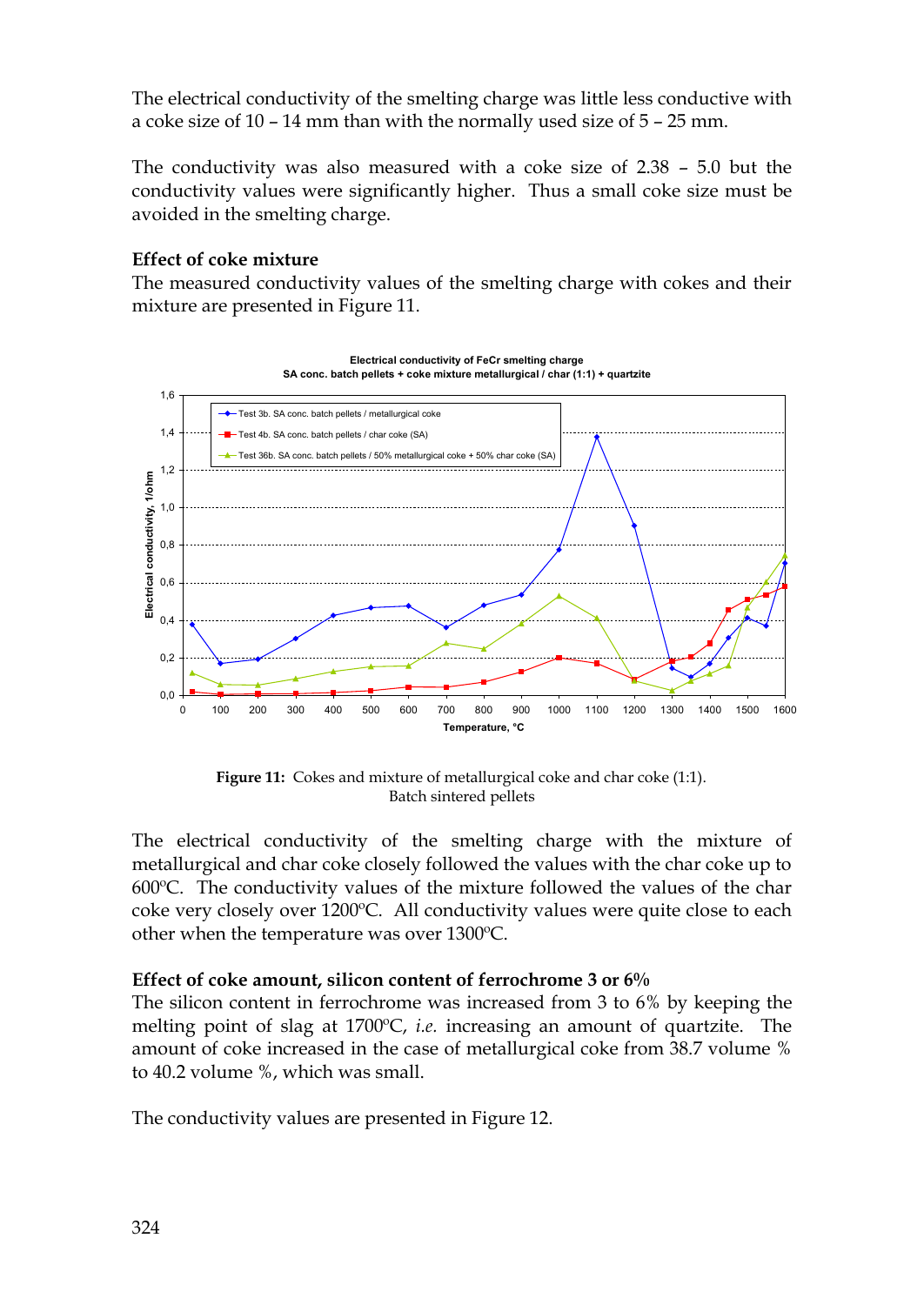

**Figure 12:** Effect of silicon content in ferrochrome. Batch pellets. Metallurgical coke.

The increase in the silicon content of ferrochrome increased the electrical conductivity of the smelting charge especially from 400ºC to 1000ºC. After that temperature the conductivity values differed less from each other.

#### **Effect of calcite**

The effect of the amount of calcite on the electrical conductivity of the smelting charge was investigated. The CaO content of slag is 1.0% without calcite and 5% with calcite.

The results of the measurements are presented in Figure 13.



**Figure 13:** Effect of calcite. Batch sintered pellets. Char coke.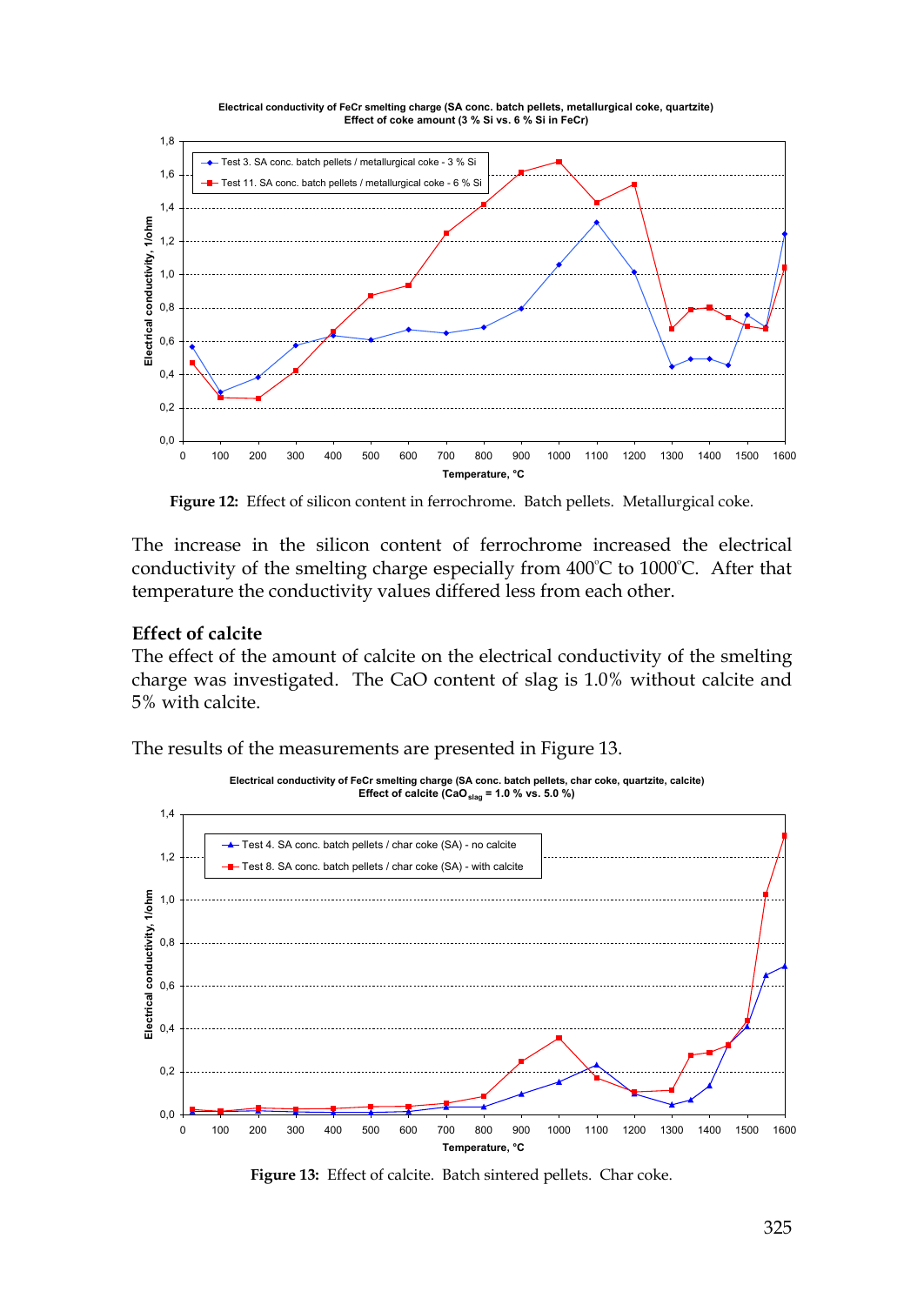The volumetric proportion of calcite (CaO) was small and its effect on the electrical conductivity of the smelting charge was insignificant. The electrical conductivity with calcite increased the values only above 1500ºC.

## **Effect of lumpy ore**

The measurements were performed with and without lumpy ore. The amount of lumpy ore was 30 % of total chromite (pellets + lumpy ore).

The results are presented in Figure 14.



**Figure 14:** Effect of lumpy ore. Batch sintered pellets. Kemi upgraded ore, Char coke.

The electrical conductivity of the smelting charge with lumpy ore increased slightly from 600ºC to about 1000ºC, compared to the charge without lumpy ore. The conductivity values increased slightly again above 1300ºC where lumpy ore started to soften and to melt partially.

Agglomerates were observed in the batch after the tests with lumpy ore. This meant, that the melting of lumpy ore occurred in these conditions, which increased the electrical conductivity of the charge.

## **KEY RESULTS**

The cokes differed from each other physically quite a lot. The metallurgical coke looked dense, but the char and gas cokes were considerably layered in structure. The grain size of the char coke was large. The metallurgical coke had a melted structure and high porosity. The gas coke contained small pores and the structure was layered. The char coke was between the two former groups.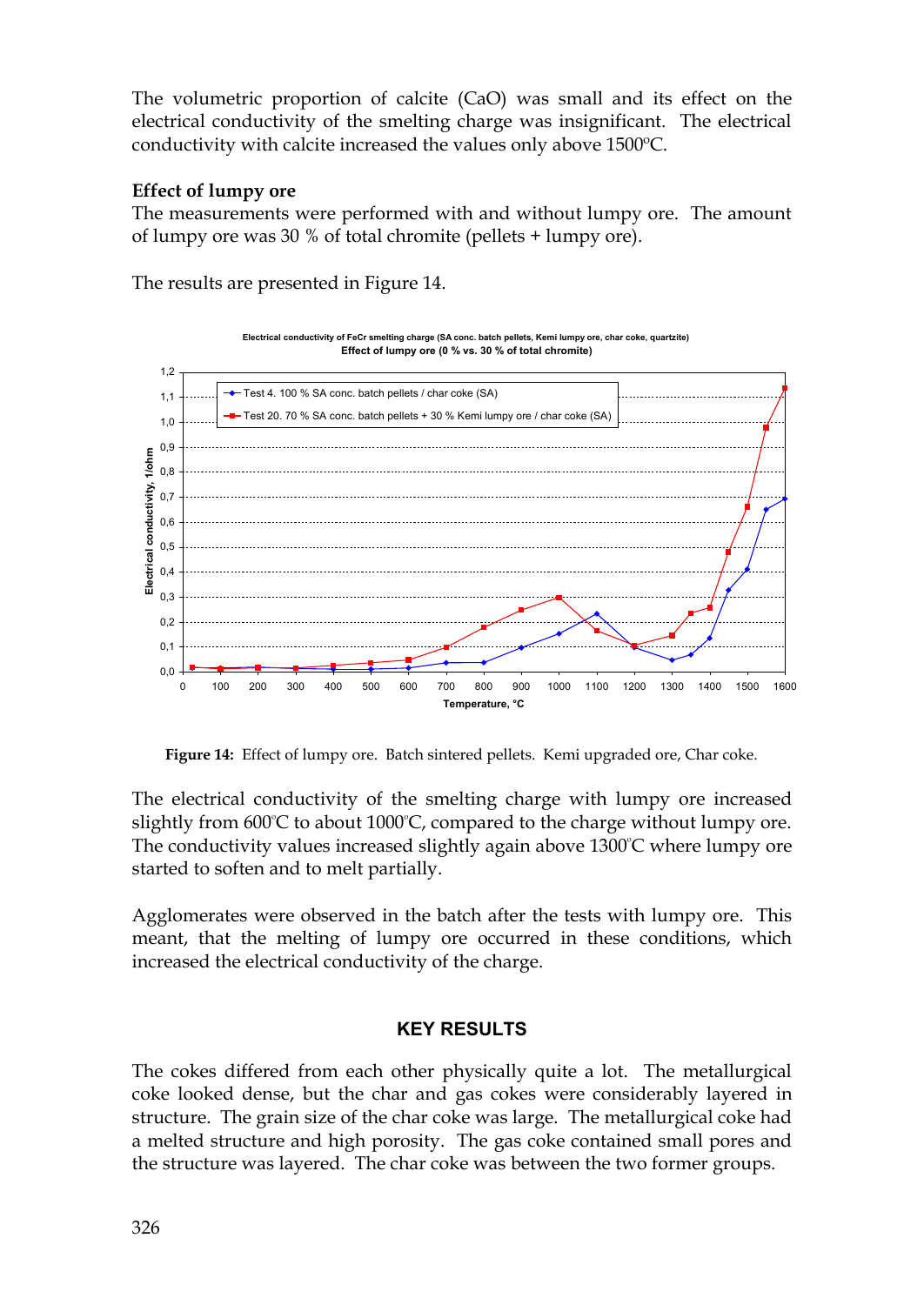- The metallurgical coke contained about  $88\%$  C $f_{fix}$ ,  $10\%$  ash, and  $1.6\%$ volatiles. The char type cokes contained  $70 - 73\%$  C<sub>fix</sub>,  $19 - 20\%$  ash and  $7 -$ 9% volatiles.
- · The average compressive strength of all cokes was high enough, but the longitudinal strength of the gas coke was low.
- The comparison of the Tumbler value of minus 0.59 mm gave the following order of superiority: metallurgical coke, char coke, gas coke.
- · The lowest reactivity was obtained with the metallurgical coke and the highest reactivity with gas coke. The reactivity was also high with char coke.
- The electrical conductivity was measured in the grain size of  $5.0 25$  mm (normally used) and in the reduced grain size of 2.38 – 5.0 mm.

The key results concerning the electrical conductivity of cokes were as follows:

- The electrical conductivity of the metallurgical coke was at the normal level and used a reference.
- The electrical conductivity of char and gas cokes were fairly similar to each other but much lower than that of the metallurgical coke.
- The electrical conductivity of cokes was much lower in the smaller grain size compared to the larger grain size.
- The use of char coke in the mixture of metallurgical coke and char coke (1:1) strongly decreased the electrical conductivity of the mixture compared to the metallurgical coke.

The key results concerning the electrical conductivity of the smelting charge were as follows:

- · The electrical conductivity of the two grades of the sintered pellets was quite similar to each other. The conductivity values of the pellets were significantly lower than those of the cokes.
- · The electrical conductivity of the smelting charge was much lower when the char coke was used compared to the values achieved with the metallurgical coke. The difference was quite clear.
- · The electrical conductivity of the smelting charge with the different sintered pellets was quite similar to each other when the same metallurgical coke was used.
- · The electrical conductivity of the smelting charge was a little less conductive with a coke size of 10 – 14 mm than with the normally used size of 5 – 25 mm. The conductivity was also measured with a coke size of 2.38 – 5.0 mm but the conductivity values were significantly higher. Thus a small coke size must be avoided in the smelting charge.
- · The electrical conductivity of the smelting charge with the mixture of metallurgical and char coke (1:1) coke closely followed the values with the char coke to 600ºC. The conductivity values of the mixture followed the values of the char coke very closely above 1200ºC.
- The increase in the silicon content of ferrochrome, from 3 to 6%, increased the electrical conductivity of the smelting charge, especially from 400ºC to